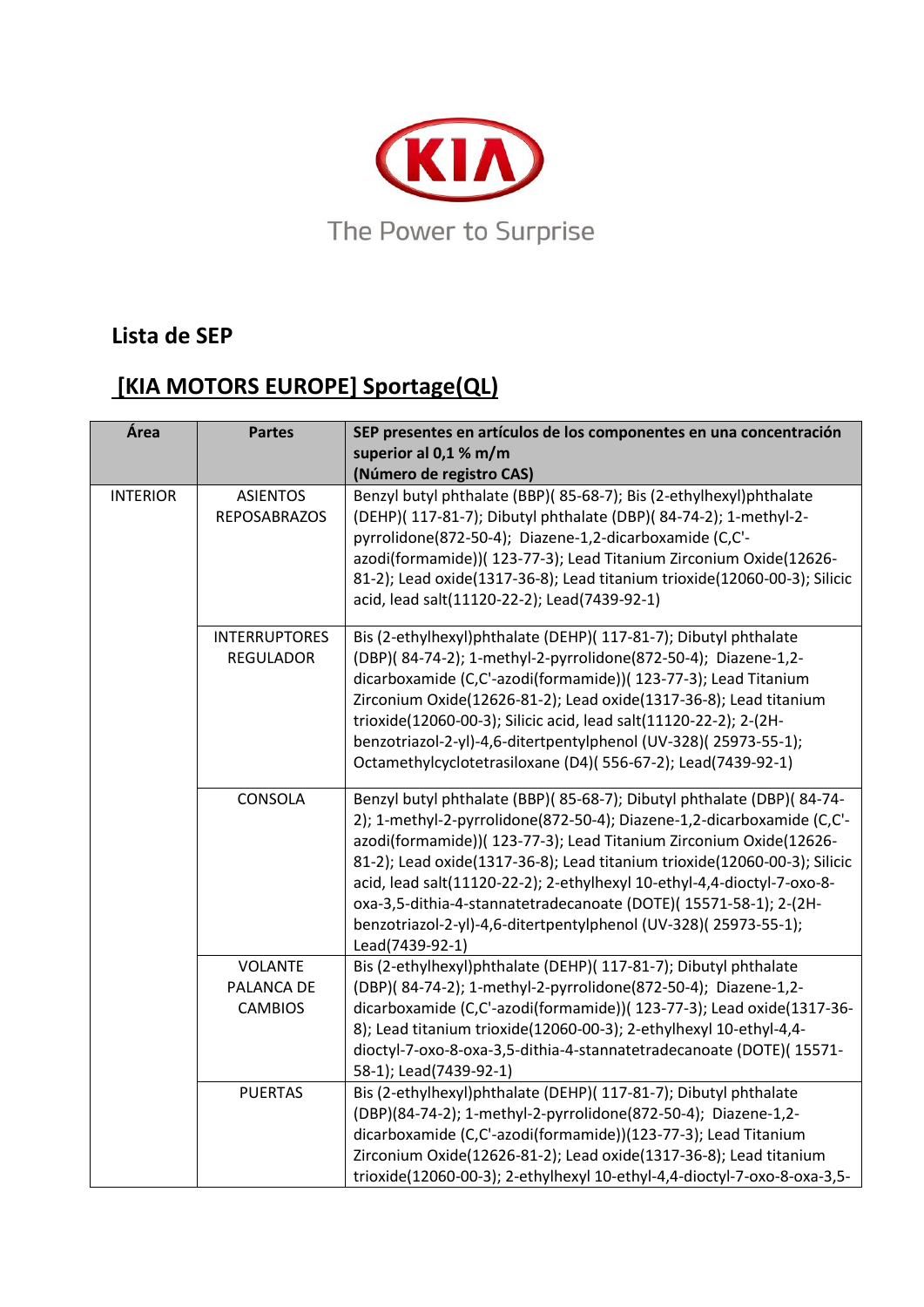|                   |                                          | dithia-4-stannatetradecanoate (DOTE)(15571-58-1); 2-(2H-benzotriazol-<br>2-yl)-4,6-ditertpentylphenol (UV-328)(25973-55-1);<br>Octamethylcyclotetrasiloxane (D4)(556-67-2); Lead(7439-92-1)                                                                                                                                                                                                                                                                                                                                                                                                  |
|-------------------|------------------------------------------|----------------------------------------------------------------------------------------------------------------------------------------------------------------------------------------------------------------------------------------------------------------------------------------------------------------------------------------------------------------------------------------------------------------------------------------------------------------------------------------------------------------------------------------------------------------------------------------------|
|                   | SALPICADERO                              | Bis (2-ethylhexyl)phthalate (DEHP)(117-81-7); Dibutyl phthalate<br>(DBP)(84-74-2); 1-methyl-2-pyrrolidone(872-50-4); Lead Titanium<br>Zirconium Oxide(12626-81-2); Lead oxide(1317-36-8); Lead titanium<br>trioxide(12060-00-3); Silicic acid, lead salt(11120-22-2); 2-ethylhexyl 10-<br>ethyl-4,4-dioctyl-7-oxo-8-oxa-3,5-dithia-4-stannatetradecanoate<br>(DOTE)(15571-58-1); Lead(7439-92-1); 2-Methylimidazole(693-98-1)                                                                                                                                                                |
|                   | <b>CINTURONES</b>                        | Bis (2-ethylhexyl)phthalate (DEHP)(117-81-7); Dibutyl phthalate                                                                                                                                                                                                                                                                                                                                                                                                                                                                                                                              |
|                   | Υ<br><b>PRETENSORES</b>                  | (DBP)(84-74-2); 1-methyl-2-pyrrolidone(872-50-4); Diazene-1,2-<br>dicarboxamide (C,C'-azodi(formamide))(123-77-3); Lead oxide(1317-36-<br>8); Lead titanium trioxide(12060-00-3); Octamethylcyclotetrasiloxane<br>(D4)(556-67-2); Decamethylcyclopentasiloxane (D5)(541-02-6);<br>Lead(7439-92-1)                                                                                                                                                                                                                                                                                            |
|                   | <b>OTROS</b>                             | Bis (2-ethylhexyl)phthalate (DEHP)( 117-81-7); Dibutyl phthalate<br>(DBP)(84-74-2); 1-methyl-2-pyrrolidone(872-50-4); Diazene-1,2-<br>dicarboxamide (C,C'-azodi(formamide))( 123-77-3); Lead Titanium<br>Zirconium Oxide(12626-81-2); Lead oxide(1317-36-8); Lead titanium<br>trioxide(12060-00-3); Silicic acid, lead salt(11120-22-2); 2-ethylhexyl 10-<br>ethyl-4,4-dioctyl-7-oxo-8-oxa-3,5-dithia-4-stannatetradecanoate<br>(DOTE)(15571-58-1); 2-(2H-benzotriazol-2-yl)-4,6-ditertpentylphenol<br>(UV-328)(25973-55-1); Octamethylcyclotetrasiloxane (D4)(556-67-2);<br>Lead(7439-92-1) |
| <b>MOTOR</b>      | CALEFACCIÓN                              | Bis (2-ethylhexyl)phthalate (DEHP)( 117-81-7); Dibutyl phthalate                                                                                                                                                                                                                                                                                                                                                                                                                                                                                                                             |
| <b>HABITÁCULO</b> | Υ<br><b>AIRE</b><br><b>ACONDICIONADO</b> | (DBP)(84-74-2); 1-methyl-2-pyrrolidone(872-50-4); Diazene-1,2-<br>dicarboxamide (C,C'-azodi(formamide))( 123-77-3); Lead oxide(1317-36-<br>8); Lead titanium trioxide(12060-00-3); 2-ethylhexyl 10-ethyl-4,4-<br>dioctyl-7-oxo-8-oxa-3,5-dithia-4-stannatetradecanoate (DOTE)(15571-<br>58-1); Octamethylcyclotetrasiloxane (D4)(556-67-2)                                                                                                                                                                                                                                                   |
|                   | ARNÉS DE<br>CABLEADO                     | Bis (2-ethylhexyl)phthalate (DEHP)(117-81-7); Diazene-1,2-<br>dicarboxamide (C,C'-azodi(formamide))(123-77-3); Lead Titanium<br>Zirconium Oxide(12626-81-2); Lead oxide(1317-36-8);<br>Octamethylcyclotetrasiloxane (D4)(556-67-2);<br>Decamethylcyclopentasiloxane (D5)(541-02-6)                                                                                                                                                                                                                                                                                                           |
|                   | <b>MOTOR</b><br><b>TRANSMISIÓN</b>       | Benzyl butyl phthalate (BBP)(85-68-7); Bis (2-ethylhexyl)phthalate<br>(DEHP)(117-81-7); Dibutyl phthalate (DBP)(84-74-2); Diazene-1,2-<br>dicarboxamide (C,C'-azodi(formamide))(123-77-3); Lead Titanium<br>Zirconium Oxide(12626-81-2); Lead oxide(1317-36-8); Lead titanium<br>trioxide(12060-00-3); Octamethylcyclotetrasiloxane (D4)(556-67-2)                                                                                                                                                                                                                                           |
|                   | <b>OTRS</b>                              | Bis (2-ethylhexyl)phthalate (DEHP)( 117-81-7); Dibutyl phthalate<br>(DBP)(84-74-2); 1-methyl-2-pyrrolidone(872-50-4); Diazene-1,2-<br>dicarboxamide (C,C'-azodi(formamide))( 123-77-3); Lead Titanium<br>Zirconium Oxide(12626-81-2); Lead oxide(1317-36-8); Lead titanium<br>trioxide(12060-00-3); Silicic acid, lead salt(11120-22-2);<br>Octamethylcyclotetrasiloxane (D4)(556-67-2); Lead(7439-92-1);<br>Ethylenediamine (EDA)( 107-15-3); Tris(nonylphenyl)phosphite(26523-<br>$78-4)$                                                                                                  |
| CARROCERÍA        | LUNA                                     | Bis (2-ethylhexyl)phthalate (DEHP)( 117-81-7); 1-methyl-2-                                                                                                                                                                                                                                                                                                                                                                                                                                                                                                                                   |